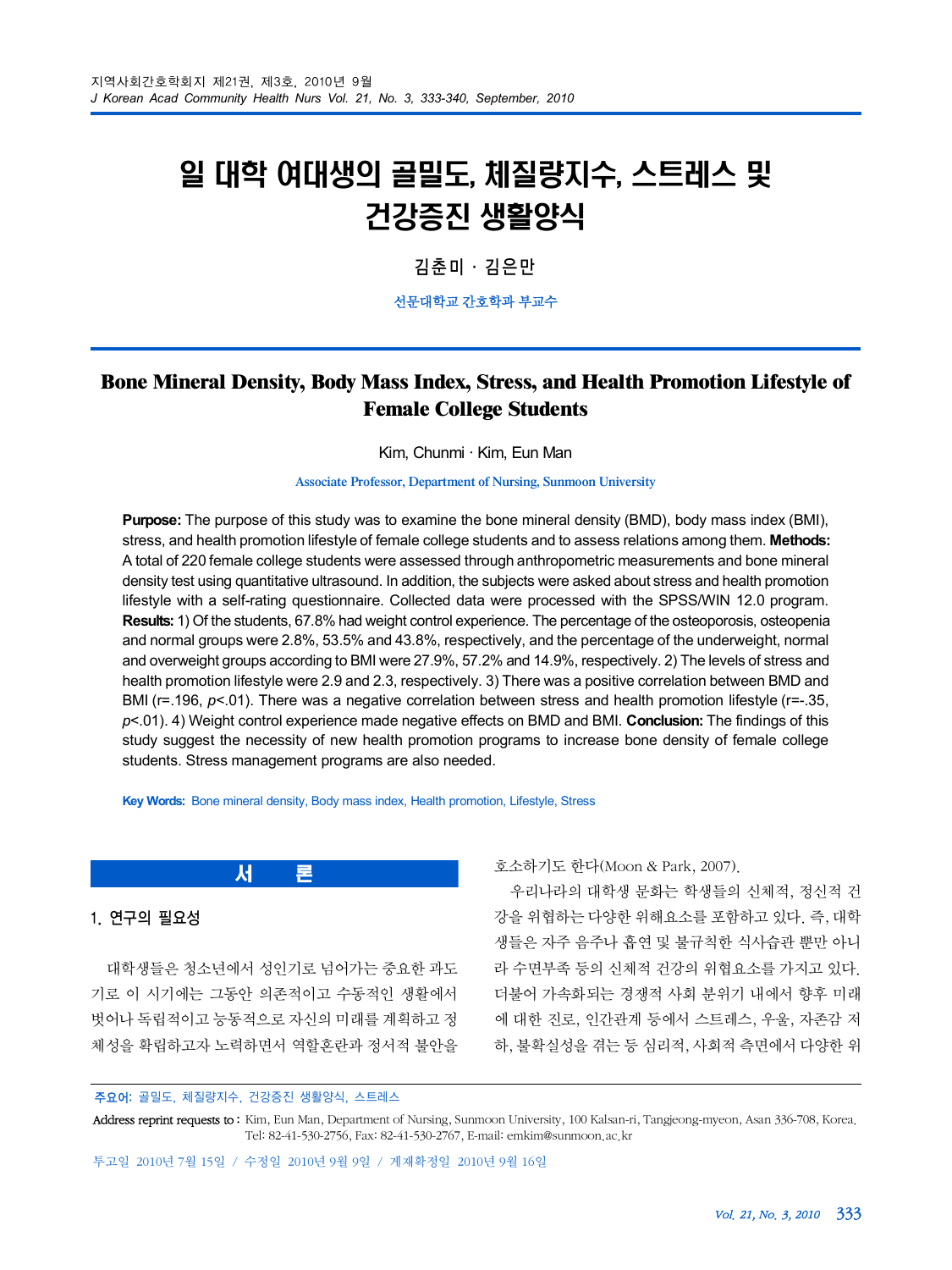험요소에 노출되고 있다(Kim, Oh, Hyong, & Cho, 2008).

특히 여대생은 자신의 체중을 더 과대평가하며 체중과 관련하여 신체에 대해 덜 만족하는 경향이 있어 체중조절 방법으로 약물복용이나 끼니를 거르는 등 건강에 해로운 영향을 미치는 방법을 주로 사용하고 있다(Kim & Yoon, 2000). 이는 자아존중감 상실, 우울증, 자살, 섭식장애, 급· 만성 위염, 심각한 영양결핍과 같은 건강문제를 초래하게 된다. 이러한 성인초기의 무리한 체중감량은 골다공증, 요 통과 같은 만성퇴행성질환의 원인이 되고 있어서 여성건강 을 위협하게 된다(Chang, Kim, & Shin, 2009).

골격은 일단 최대 골질량에 도달하고 나면 감소하기 시 작하고 이러한 골격손실은 연령의 증가와 더불어 진행되는 데 최대 골질량 형성시기에 대해서는 아직까지 일치된 의 견은 없는 실정이지만 남녀 모두 30대에 최고 골질량을 형 성하는 것으로 보고되고 있다(Cho & Lee, 2008; Lee, 2006). 골밀도와 골질량이 일정 수준 이하로 낮아지면 골다공증을 초래하고 이어 쉽게 골절되는 건강문제를 발생시킬 수 있 다. 골다공증은 골밀도의 감소가 본격화되는 중년기 이후 보다 골질량 형성기에 있는 청년기에 적극적인 관리를 통 해 사전에 예방하는 것이 골질량을 최대로 높일 수 있으므 로 골다공증 예방관리는 대학생 건강증진을 위한 필수적 요소 중 하나이다(Cho & Lee, 2008).

Pender (1987)는 건강증진을 개인이나 집단의 안녕수 준과 자아실현을 증진시키기 위한 활동"으로 정의하였고 이러한 건강증진은 개개인의 생활양식의 변화를 통하여 얻 어질 수 있다고 하였다. 이러한 건강증진은 평상시의 건강 한 생활양식을 통해서 얻어질 수 있고, 건강증진과 질병예 방은 질병을 치료하는 것보다 건강관리에 있어 바람직한 접근이며, 비용효과적인 측면(Pender, 1996)이라는 점에 서 관심이 더욱 증가되고 있다.

건강증진 관점에서 보았을 때, 대학생은 성인 후기에 비 해 상대적으로 건강습관이 확고히 형성되지 않아 건강행위 의 수정가능성이 매우 높아 바람직하지 못한 행위를 교정 하고 좋은 건강행위를 수립하는데 매우 중요한 시기이다 (Kim, 1995).

그런데 우리나라 대학생의 건강증진 생활양식은 중간 정도이거나 중간 이하로서(Kim et al., 2008; Sung, 2004) 다른 연령층에 비하여 낮은 점수를 보이고 있다. 그리고 이 제까지 연구된 대학생의 건강증진 생활양식의 영향요인을 살펴보면, 사회적 지지와 연령 및 질병 경험(Sung, 2004), 스트레스, 자기효능감과 강인성(Lee, 2006), 강인성과 사

회적 지지 및 지각된 건강상태(Chon, Kim, & Cho, 2002), 자기효능감과 건강개념 및 운동 횟수(Kim & Paik, 2002) 등이 제시되고 있는 실정으로 여대생의 전반적인 신체적, 정신적 건강수준과 건강증진 생활양식에 대한 연구가 요구 되는 실정이다.

이에 본 연구는 여대생의 골밀도, 체질량지수, 스트레스 정도를 파악하고 이러한 건강수준과 건강증진 생활양식 간 의 관계를 조사함으로써 여대생들을 위한 건강증진 프로그 램의 기초자료를 마련하기 위해 시도되었다.

## 2. 연구목적

본 연구의 구체적인 목적은 다음과 같다.

- 여대생의 골밀도, 체질량지수, 스트레스 정도를 파악 한다.
- 여대생의 건강증진 생활양식을 파악한다.
- 여대생의 제 특성에 따른 골밀도, 체질량지수, 스트레 스 및 건강증진 생활양식의 차이를 비교한다.
- 골밀도, 체질량지수, 스트레스와 건강증진 생활양식과 의 상관관계를 파악한다.

## 연구방법

#### 1. 연구설계

본 연구는 여대생의 골밀도, 체질량지수, 스트레스와 건 강증진 생활양식을 파악하고 이들 간의 관계를 고찰하기 위한 서술적 조사연구이다.

## 2. 연구대상

본 연구의 대상은 충남 지역 일개 대학에 재학 중인 여대 생을 편의 표출하였으며, 연구의 목적과 방법, 그리고 골밀 도와 체지방 분석측정에 대해 설명한 후 연구에 참여하기 를 서면동의한 학생들이었다.

대상자 수는 G\*Power program에 의하면 일원배치분산 분석에서 유의수준 .05, 효과크기 .25에서 검정력 .95를 유 지하기 위한 표본수는 210명이었으나 탈락을 고려하여 220 명을 목표로 하였다. 회수된 220부의 설문지를 최종분석에 이용하였다.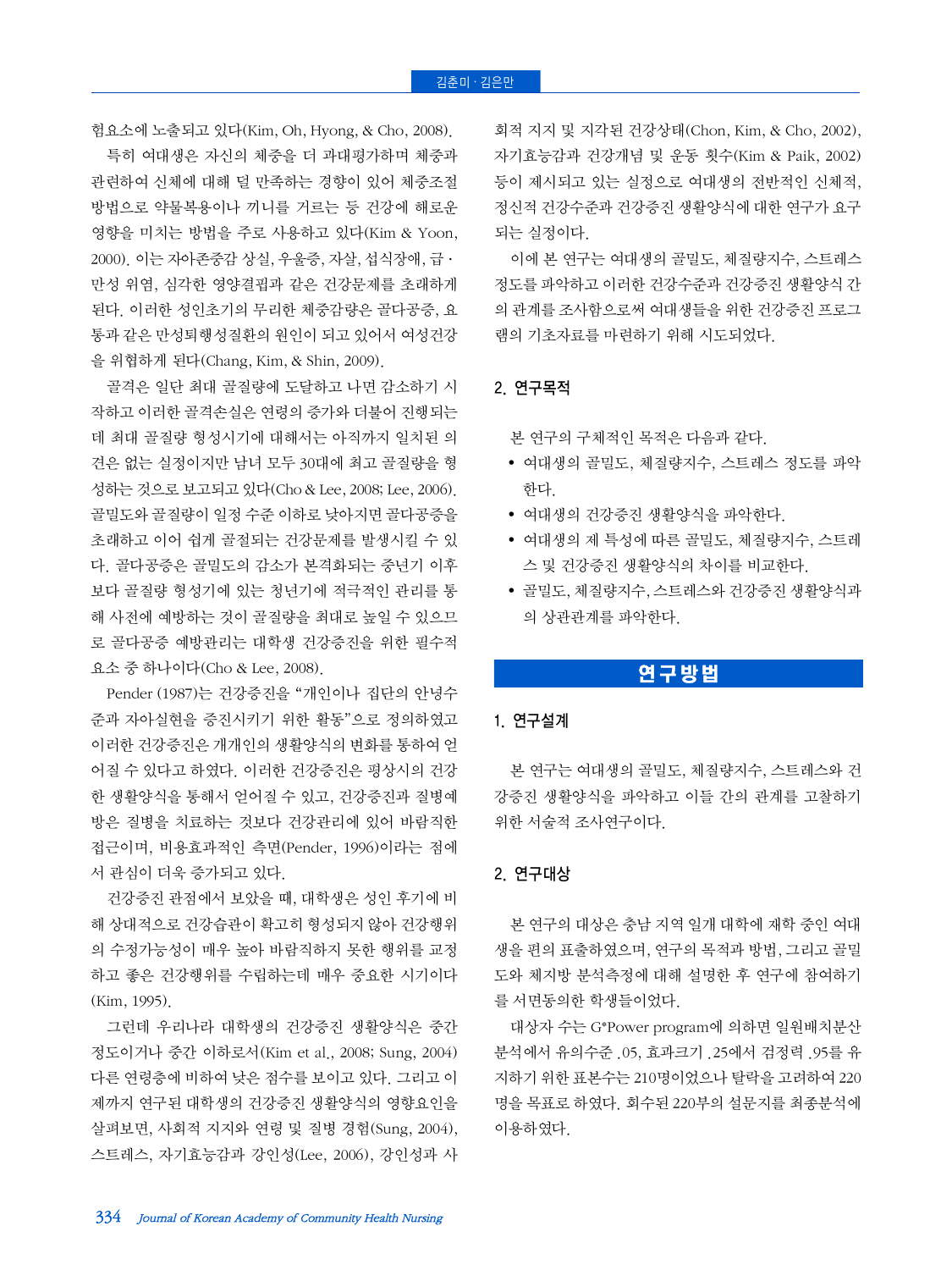## 3. 연구도구

#### 1) 골밀도

골밀도는 Sonost-3000 (정량적 초음파 골밀도 측정기)으 로 왼쪽 종골의 골밀도를 측정하여 T-score를 산출하였다. 골단위 면적당 골질량을 산출한 골밀도 값과 세계보건기 구가 제시한 T-score에 근거한 골밀도 진단기준에 따라 본 연구대상자의 골밀도 상태를 분석하였다. T-score는 개인의 골밀도를 젊은 성인의 최대 골밀도와 비교하여 산출한 값으 로 -1.0보다 클 때 정상, -2.5보다 크고 -1.0 이하이면 골감 소증, -2.5 이하는 골다공증으로 진단하였다(Yang, 2001)

#### 2) 체질량지수

신체조성은 임피던스의 원리를 이용한 체지방측정기 (GAIA KIKO, Jawon Medical, Seoul, Korea)를 사용하여 측정하였다.

체질량지수는 신장을 보정한 체중의 지표로서 신장(m) 의 제곱 값으로 체중(kg)을 나눈 값이다. 체질량지수가 19.9 이하는 저체중, 20.0~24.9는 정상, 25.0~29.9는 과체 중으로 분류하였다(World Health Organization, 2009).

#### 3) 지각된 스트레스

스트레스는 개인이 가진 자원에 부담이 되거나 그 한계를 초과하며, 개인의안녕상태를위협한다고평가되는 개인과환 경과의 특정한 관계를 의미한다(Lazarus & Folkman, 1984).

본 연구에서의 지각된 스트레스는 여대생이 경험하는 스 트레스 요인에 대한 주관적인 스트레스로 Cohen, Kamarck 과 Mermelstein (1983)의 도구를 Lee (2003)가 번역한 도구 로 10개 문항 5점 척도로 점수가 높을수록 스트레스 인지정도 가 높은 것을 의미한다. Lee (2003)의 연구에서 Cronbach's  $α = 76$ 이었고, 본 연구에서의 Cronbach's  $α = 78$ 이었다.

#### 4) 건강증진 생활양식

Walker, Sechrist와 Pender (1987)가 개발한 Health Promoting Lifestyle Profile (HPLP)을 Seo와 Ha (2004)가 우 리나라의 특성에 맞게 내용을 수정한 도구를 사용하였다. 본 도구는 건강책임 8문항, 신체활동 8문항, 영양 9문항, 영 적 성장 9문항, 대인관계 8문항, 스트레스 관리 8문항으로 총 6개 하위영역 50문항으로 4점 척도로 구성되었으며, 점 수가 높을수록 건강증진 행위의 실천정도가 높음을 의미한 다. Seo와 Ha (2004)의 연구에서 전체 신뢰도는 Cronbach's

⍺=.94, 각 하위척도는 .79~.95였다. 본 연구에서의 전체 신뢰도는 90. 각 하위척도는 65~ 83이었다.

## 4. 자료분석

수집된 자료는 SPSS/WIN 12.0 프로그램을 이용하여 분 석하였다.

- 대상자의 일반적 특성과 골밀도, 체질량지수, 지각된 스트레스, 건강증진 생활양식을 알아보기 위하여 실 수, 백분율, 평균, 표준편차를 구하였다.
- 측정도구의 신뢰도는 Cronbach's α 계수를 산출하 였다.
- 대상자의 제 특성에 따른 체질량지수, 골밀도와 건강 증진 생활양식의 차이를 검정하기 위하여 ANOVA를 이용하였다.
- 대상자의 지각된 스트레스와 건강증진 생활양식의 상 관관계를 분석하기 위하여 Pearson's correlation coefficients를 산출하였다.

## 연구결과

#### 1. 대상자의 일반적 특성 및 체중조절 경험

대상자의 평균 연령은 19.0세였으며, 평균 초경연령은 12.9세로 나타났다. 월경주기가 규칙적인 대상자가 72.9%, 불규칙하다고 응답한 대상자가 27.1%로 나타났다. 본 연구 의 대상자 중 98.1%가 흡연을 하지 않는다고 응답하였다.

대상자 중 67.8%가 체중조절을 해본 경험이 있다고 응 답하였으며, 3번 이상 체중 조절 경험을 한 여대생이 43.6% 로 나타났다. 체중조절 방법으로 식이조절과 운동을 한 사 람이 61.9%, 단순히 굶는 등의 식이요법과 약물복용 등의 방법이 38.1%로 나타났다. 그리고 체중조절을 하여 뺀 체 중이 1~5 kg였다고 응답한 대상자가 67.9%, 6~10 kg를 감 량하였다고 한 대상자는 25.5%, 11 kg 이상 감량한 대상자 는 6.6%로 나타났다(Table 1).

## 2. 여대생의 골밀도와 체질량지수 정도

여대생의 골밀도 분석에서 젊은 성인 집단의 골밀도와 비교하여 평가하는 측정치인 T-score를 사용하였는데, 대 상자들의 평균 T-score는 -1.0이었다. 대상자의 53.5%가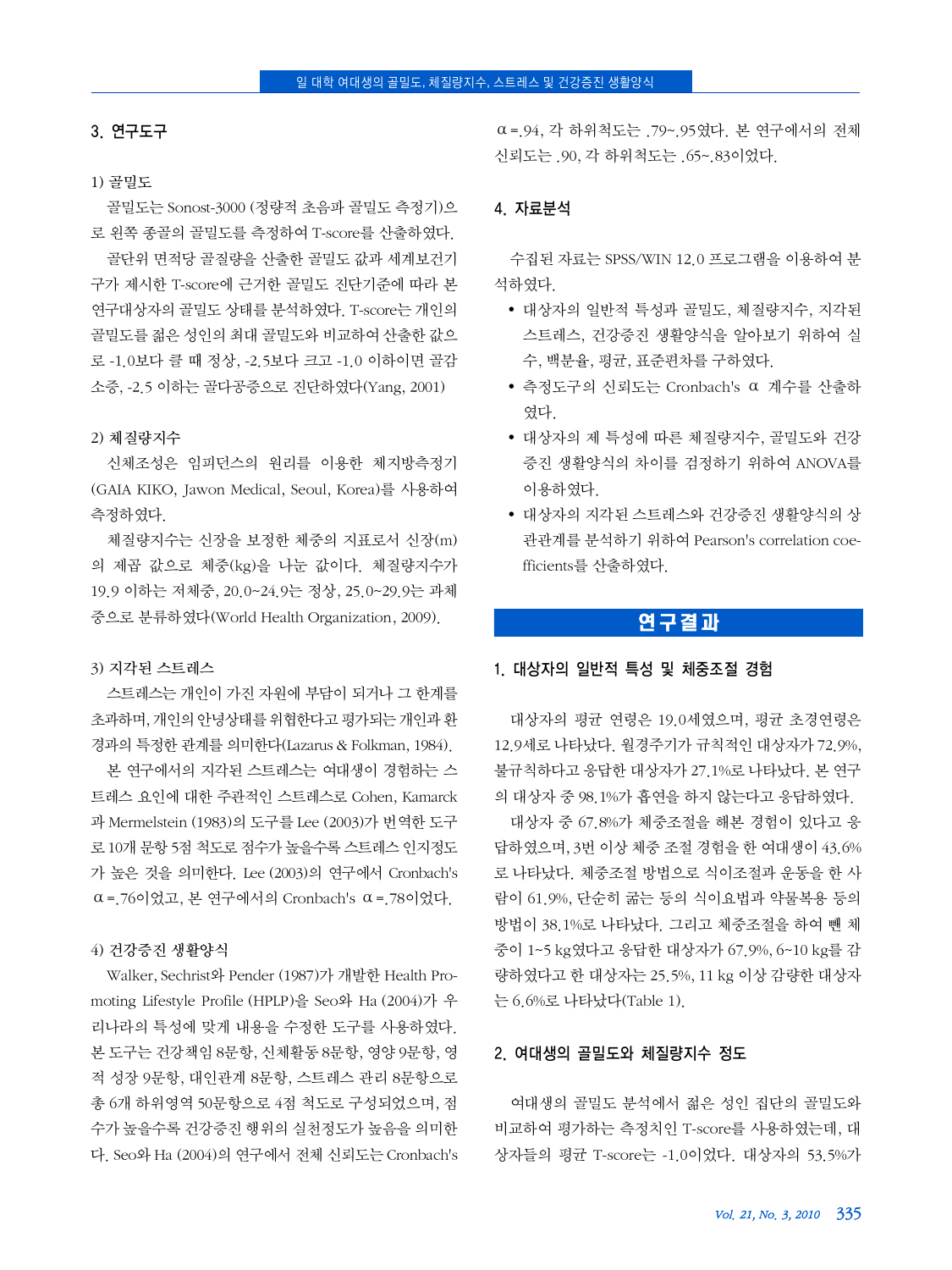골감소증, 2.8%가 골다공증으로 나타났고, 43.8%만이 정 상으로 나왔다. 그리고 체질량지수를 분석한 결과 평균이 21.8로 나타났으며, 대상자 중 저체중이 27.9%, 정상 체중 이 57.2%, 과체중이 14.9%로 나타났다(Table 2).

## 3. 여대생의 스트레스와 건강증진 생활양식 정도

여대생의 스트레스 정도를 분석한 결과와 건강증진 생

**Table 1.** General Characteristics and Weight Control Experience of Objects

| Variables                                                                                         | $n$ (%) or M $\pm$ SD                               |
|---------------------------------------------------------------------------------------------------|-----------------------------------------------------|
| Age (year)                                                                                        | $19.0 \pm 1.14$                                     |
| Menarche year                                                                                     | 12.9±1.48                                           |
| Menstrual cycle (n=220)<br>Regular<br>Irregular                                                   | 160(72,7)<br>60(27,3)                               |
| Smoking $(n=215)$<br>Yes<br>No                                                                    | 4(1,9)<br>211 (98.1)                                |
| Weight control $(n=205)$<br>Yes<br>N <sub>O</sub>                                                 | 139 (67.8)<br>66(32,2)                              |
| Frequency of weight control $(n=100)$<br>1<br>$\frac{2}{3}$<br>$\geq 4$                           | 21(20,8)<br>36(35,6)<br>30(29.7)<br>13(13,9)        |
| Way of weight control $(n=139)$<br>Fasting<br>Fasting+exercise<br>One food diet<br>Drug<br>Others | 32(23.0)<br>86 (61.9)<br>6(4,3)<br>6(4,3)<br>9(6.5) |
| Maximum losing weight through<br>weight control $(kg)$ (n=106)<br>$1 - 5$<br>$6 - 10$<br>>11      | 72 (67.9)<br>27(25,5)<br>7(6.6)                     |

**Table 2.** Level of Bone Mineral Density and Body Mass Index of Objects

| Variables                         | Categories                           | $n (\%)$                          | $M \pm SD$      |
|-----------------------------------|--------------------------------------|-----------------------------------|-----------------|
| Bone mineral<br>density (T-score) | Normal<br>Osteopenia<br>Osteoporosis | 95(43.8)<br>116(53.5)<br>6(2.8)   | $-1.0 \pm 0.79$ |
| Body mass index                   | < 20<br>$20 - 24.9$<br>>25           | 60(27.9)<br>123(57,2)<br>32(14.9) | $21.8 \pm 3.14$ |

활양식 정도는 Table 3과 같다. 대상자들의 평균 스트레스 정도는 2.87±0.45점으로 중간 정도의 스트레스가 있는 것 으로 나타났다. 건강증진 생활양식은 평균 2.29±0.33점 으로 4점 만점에 중간 정도의 건강증진 생활양식을 나타내 었다. 하부영역별로 살펴보면 대인관계가 2.90±0.49점으 로 가장 높게 나타났으며, 영적 성장 2.65±0.51점, 영양 2.20±0.50점, 스트레스 관리 2.17±0.42점, 신체활동 1.90 ±0.55점, 건강 책임 1.89±0.46점의 순으로 나타났다.

**Table 3.** Level of Stress and Health Promotion Lifestyle of **Objects** 

| Variables                          | $M\pm SD$      | Min | Max |
|------------------------------------|----------------|-----|-----|
| Perceived Stress                   | $2.9 \pm 0.45$ | 1.6 | 44  |
| Health promoting lifestyle profile | $2.3 \pm 0.33$ | 1.4 | 3.2 |
| Health responsibility              | $1.9 \pm 0.46$ | 10  | 36  |
| Physical activity                  | $1.9 \pm 0.55$ | 1.0 | 3.8 |
| Nutrition                          | $2.2 \pm 0.50$ | 1.2 | 3.7 |
| Spiritual growth                   | $2.7 \pm 0.51$ | 1.3 | 3.9 |
| Interpersonal relations            | $2.9 \pm 0.49$ | 15  | 40  |
| Stress management                  | $2.2 \pm 0.42$ | 1.1 | 3.5 |

# 4. 대상자의 체중조절 경험에 따른 골밀도, 체질량지수, 스 트레스와 건강증진 생활양식

대상자의 체중조절 여부와 감량정도에 따른 골밀도, 체 질량지수, 스트레스와 건강증진 생활양식을 파악한 결과 는 Table 4와 같다. 체중조절 여부와 감량정도에 따른 골밀 도 정도와 체질량지수가 유의하게 차이가 있는 것으로 나 타났다. 체중조절 경험이 있는 대상자의 평균 골밀도 정도 는 -0.9±0.81로 그렇지 않은 대상자의 평균 점수인 -1.3± 0.80보다 높게 나타났다. 체중 조절시 6~10 kg 감량한 대 상자의 골밀도가 -1.1±0.80로 가장 낮은 것으로 나타났고, 체중조절 경험이 있는 대상자의 체질량지수가 22.7±3.22 로 체중조절 경험이 없는 대상자의 체질량지수 20.4±2.76 보다 유의하게 높게 나타났다. 체중조절시 체중이 많이 빠 진 대상자일수록 체질량지수가 유의하게 높은 것으로 나 타났다.

체중조절 여부와 감량정도에 따른 스트레스는 유의한 차이가 없는 것으로 나타났다.

그리고 체중조절 여부와 감량정도에 따른 전체 건강증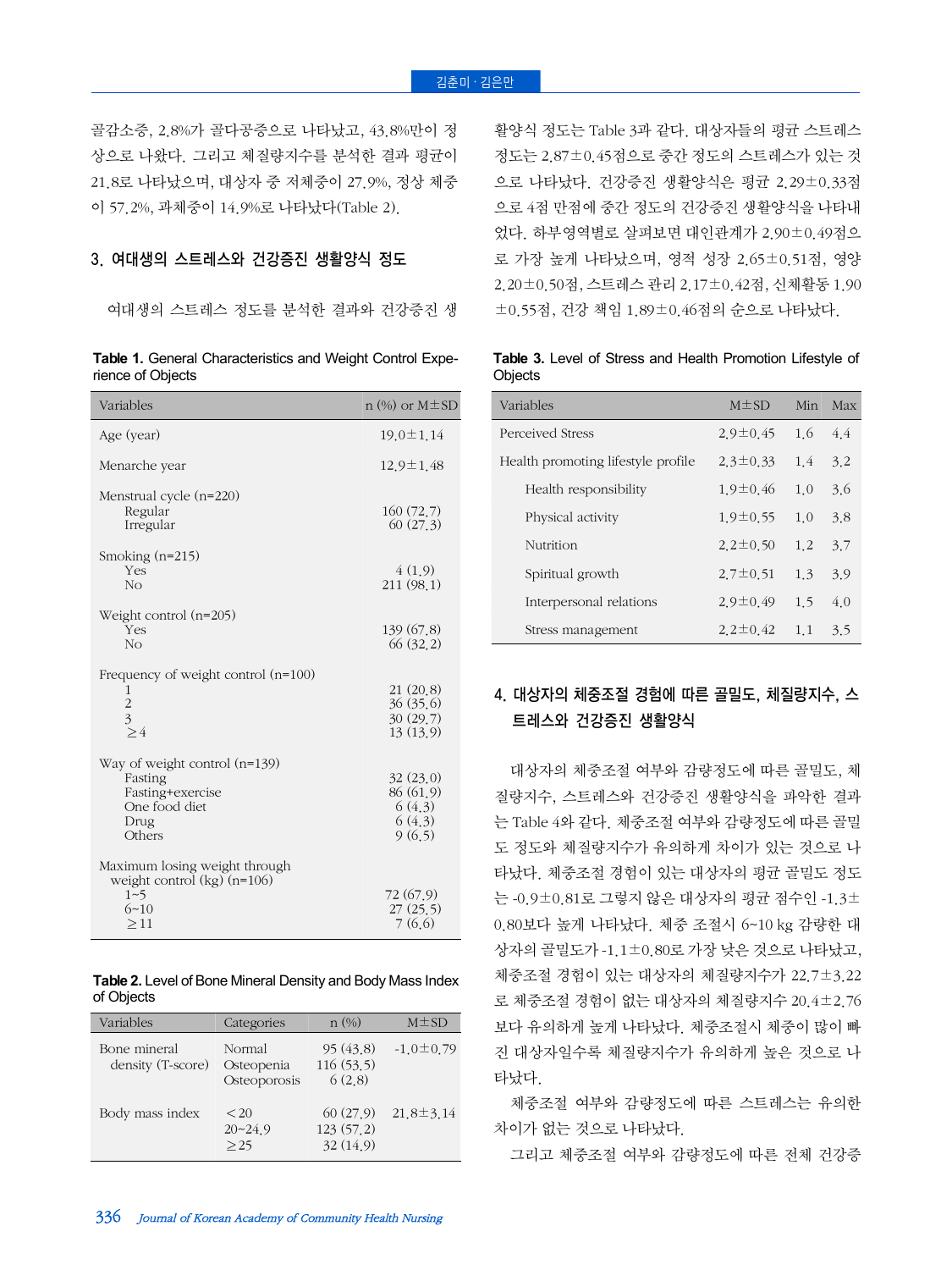| Variables   |                         | Weight control experience |                 |                       | Losing weight through weight control (kg) |                 |                 |                 |  |
|-------------|-------------------------|---------------------------|-----------------|-----------------------|-------------------------------------------|-----------------|-----------------|-----------------|--|
|             |                         | Yes                       | N <sub>O</sub>  |                       | $1 - 5$                                   | $6 - 10$        | $\geq$ 11       |                 |  |
|             |                         | $M \pm SD$                | $M \pm SD$      | F(p)                  | $M \pm SD$                                | $M \pm SD$      | $M \pm SD$      | F(p)            |  |
|             | Bone mineral density    | $-0.9 \pm 0.81$           | $-1.3 \pm 0.80$ | 11,42(001)            | $-0.9 \pm 0.78$                           | $-1.1 \pm 0.80$ | $-0.3 \pm 1.00$ | 3,20(.045)      |  |
|             | Body mass index         | $22.7 \pm 3.22$           | $20.4 \pm 2.76$ | $23.48 \le 0.001$     | $22.1 \pm 2.63$                           | $23.8 \pm 4.20$ | $23.5 \pm 2.47$ | 3.32(.040)      |  |
| Stress      |                         | $29.2 \pm 4.75$           | $28.2 \pm 4.2$  | 1,86(.175)            | $28.9 \pm 4.80$                           | $30.7 \pm 5.08$ | $28.3 \pm 3.86$ | 1,44(.242)      |  |
| <b>HPLP</b> | Health responsibility   | $1.9 \pm 0.51$            | $1,8 \pm 0.44$  | 1,46(.228)            | $1.9 \pm 0.51$                            | $2.1 \pm 0.49$  | $2.0 \pm 0.37$  | 1,42(.246)      |  |
|             | Physical activity       | $2.1 \pm 0.57$            | $1,7 \pm 0.50$  | $14.30\ (\ldots 001)$ | $2.0 \pm 0.56$                            | $2.1 \pm 0.56$  | $2.1 \pm 0.46$  | 0.31(.733)      |  |
|             | Nutrition               | $2.3 \pm 0.49$            | $2.1 \pm 0.43$  | 2,67(.104)            | $2.2 \pm 0.52$                            | $2.3 \pm 0.42$  | $2.3 \pm 0.58$  | 0.20(.819)      |  |
|             | Spiritual growth        | $2,6 \pm 0.51$            | $2.7 \pm 0.54$  | 1,61(0,207)           | $2.6 \pm 0.52$                            | $2,6 \pm 0,46$  | $2.7 \pm 0.31$  | $0.24$ $(.790)$ |  |
|             | Interpersonal relations | $2.8 \pm 0.53$            | $3.0 \pm 0.45$  | 4.00(.047)            | $2.8 \pm 0.55$                            | $2.9 \pm 0.48$  | $2.7 \pm 0.37$  | 0.20(.821)      |  |
|             | Stress management       | $2.2 \pm 0.46$            | $2.2 \pm 0.37$  | 0.00(.960)            | $2.2 \pm 0.46$                            | $2.2 \pm 0.38$  | $1.9 \pm 0.32$  | 1,33(.271)      |  |
|             | Total                   | $2.3 \pm 0.37$            | $2.3 \pm 0.31$  | 0.27(.606)            | $2.3 \pm 0.38$                            | $2.3 \pm 0.30$  | $2.3 \pm 0.31$  | 0.13(.878)      |  |

| Table 4. Bone Mineral Density, Body Mass Index, Stress and Health Promotion Lifestyle by Weight Control Experience |  |  |  |  |  |
|--------------------------------------------------------------------------------------------------------------------|--|--|--|--|--|
|                                                                                                                    |  |  |  |  |  |

HPLP=health promoting lifestyle profile.

진 생활양식은 유의한 차이가 없는 것으로 나타났다. 하지 만 건강증진 생활양식의 하부영역 중 신체활동과 대인관 계 영역에서 체중조절 경험여부에 따라 유의한 차이를 보 였다. 체중조절 경험이 있는 대상자의 신체활동 점수가 2.1± 0.57로 그렇지 않은 대상자의 1.7±0.50보다 유의하 게 높게 나타났고, 대인관계 영역에서는 체중조절 경험이 없는 대상자가 3.0±0.45로 체중조절 경험이 있는 대상자 의 2.8±0.53보다 높게 나타났다.

## 5. 골밀도, 체질량지수, 스트레스와 건강증진 생활양식과 의 상관관계

대상자의 골밀도, 체질량지수, 스트레스와 건강증진 생 활양식과의 상관관계 분석결과 골밀도와 체질량지수는 유 의한 정의 상관관계(r=.196, <sup>p</sup><.01)를 나타내고 있다. 그 리고 지각된 스트레스와 건강증진 생활양식은 부의 상관관 계(r=-.353, <sup>p</sup><.01)를 보여 스트레스가 높을수록 건강증 진 생활양식이 낮은 것으로 분석되었다(Table 5).

# 논 의

여대생은 미래에 결혼을 통해 출산과 육아 그리고 가족 의 구심점으로서 가족구성원의 건강관리에 대한 책임을 담 당하기 때문에 이들의 건강과 건강 관련 생활양식은 중요

**Table 5.** Correlation among Bone Mineral Density, Body Mass Index, Stress and Health Promotion Lifestyle

| Variables     | <b>BMD</b> | <b>BMI</b> | <b>Stress</b> | <b>HPLP</b> |
|---------------|------------|------------|---------------|-------------|
| <b>BMD</b>    |            |            |               |             |
| <b>BMI</b>    | $.196*$    |            |               |             |
| <b>Stress</b> | $-.077$    | .068       |               |             |
| <b>HPLP</b>   | .077       | .007       | $-.353*$      |             |

BMD=bone mineral density; BMI=body mass index; HPLP=health promoting lifestyle profile.

 $\,^*p<.01$ .

하다. 본 연구는 여대생들의 골밀도, 체질량지수, 스트레스 와 건강증진 생활양식 정도를 확인하고 이들 간의 관계를 확인하기 위해 실시되었다.

본 연구대상자의 평균 체질량지수는 21.8로 정상 체중 범위에 속하였다. 이는 국내 여대생을 대상으로 한 Kang, Kim, Kim과 Jung (2009) 연구의 19.6, Kim과 Kim (2003) 연구의 20.7보다는 높게 나왔다. 저체중 여대생이 27.9%, 정상 체중이 57.2%, 과체중이 14.9%로 저체중과 정상체중 이 85.1%임에도 불구하고, 체중조절 경험이 있는 대상자 가 67.8%로 나타났다. 이러한 결과는 마른 체형에 대한 여 대생들의 선호와 관련이 있는 것 같다. 낮은 신체상 만족도 는 자신에 대한 부정적인 평가와 상관관계가 높아 타인의 평가에 민감해지며 신체와 관련이 없는 일에도 모든 것을 신체와 연결시키며 이러한 왜곡이 결국 마르고자 하는 욕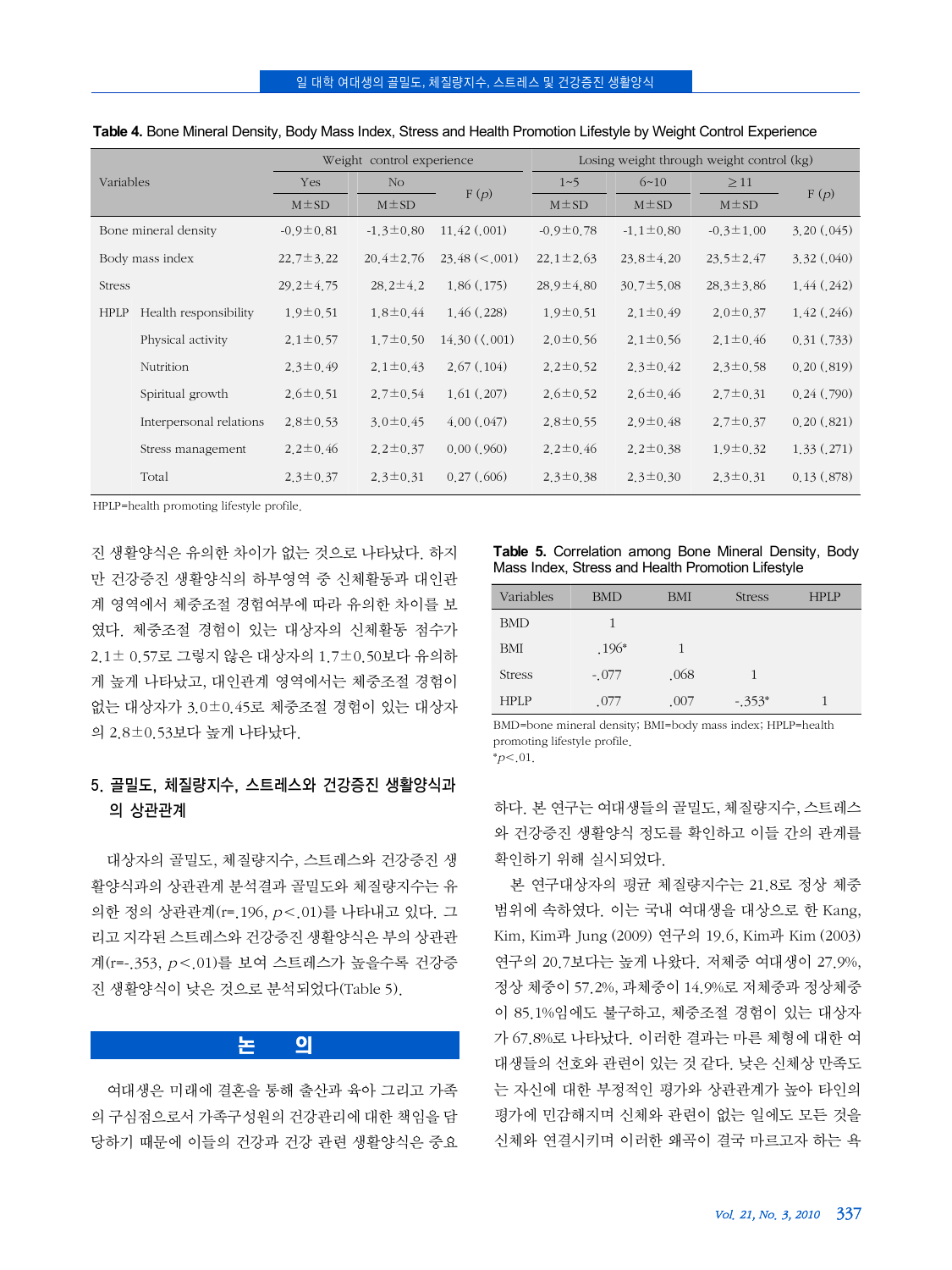구에 영향을 미친다고 보고하였다(Shin & Chung, 2007). 이와 같이 체질량지수 같은 객관적인 신체 수치보다는 여 성이 자신 스스로 느끼는 신체상은 스트레스를 유발할 수 있고 더 나아가 건강에 해를 주는 무리한 체중조절을 시도 하게 하는 원인이 되기도 한다(Brener, Eaton, Lowry, & MaManus, 2004). 그러므로 여대생들에게 건강하고 긍정적 인 신체상을 갖도록 도와주는 것이 필요하다고 사료된다.

본 연구에서 이용한 정량적 초음파법(quantitative ultrasound)은 족부 종골의 초음파를 측정하여 골다공증의 상 대적 위험도나 대퇴골의 골절을 예견할 수 있고, 저렴한 비 용, 장소 이동의 용이, 편리한 사용방법, 방사선 피폭량이 적은 장점 때문에 많이 사용되고 있다(Kim, 2004). 본 연구 대상자의 T-score는 -1.03로 세계보건기구의 1994년 기준 에 의하면 T-score가 -1 이상이면 정상이고, T-score가 -1~ -2.5일 때는 골감소증으로 판단하는데, 본 연구대상자의 T-score 평균치는 골감소증으로 판단된다. 이는 여대생을 대상으로 한 Cho와 Lee (2008)에서의 T-score 평균치 0.41 보다는 낮은 점수이나 Choi, Song, Kim과 Chung(2006)의 결과인 -1.1과 비슷한 수준이다. 대상자 중 53.5%인 116명 과 2.8%인 6명이 골감소증과 골다공증으로 분류되어 골감 소증과 골다공증이 15.28%인 Cho와 Lee (2008)의 연구와 26.3%로 나왔던 Kim과 Koo (2008)의 연구보다 높게 나타 났다. 이는 편의성을 강조하는 식습관과 잘못된 체중 감량 등의 복합적 요인으로 인한 결과로 생각된다. 20대 여대생 의 경우 가임 연령층으로 이들의 건강문제가 중요시되고, 이 시기는 골형성 시기임을 감안할 때 골밀도가 최대에 이 르도록 적절한 식사섭취와 운동과 같은 긍정적인 건강증진 생활양식의 확립이 중요하리라 생각된다.

본 연구대상자의 스트레스 정도는 5점 척도 중 2.87점으 로 중간 정도로 나타났다. 그리고 건강증진 생활양식은 2.29점으로 국내 대학생을 대상으로 한 연구에서의 2.58점 과 멕시코 대학생의 2.47점, 중년여성을 대상으로 한 연구 에서의 2.65점보다 낮은 점수로(Kim et al., 2008; Ulla Diaz & Perez-Fortis, 2009) 본 연구대상자들이 건강증진 생활양 식을 잘 이행하고 있지 않음을 알 수 있다. 하위 영역 중 대 인관계가 2.90점, 영적성장이 2.65점으로 다른 영역보다 높게 나타났는데, 이는 다른 대학생을 대상으로 한 연구결 과들(Kim et al., 2008; Ulla Diaz & Perez-Fortis, 2009)과 도 일치한다. 이러한 결과는 대학생 시기가 학교생활에서 사회생활로의 전환점이 되는 시점으로 사회적 관계형성을 배우고 지향하려는 경향 때문이라고 사료된다. 본 연구에

서 건강책임이 1.89점으로 가장 낮게 나왔는데, 이는 다른 대학생들을 대상으로 한 연구결과와 일치한다(Kim et al., 2008; Sung, 2004). 본 연구대상자인 여대생들이 건강 행 위의 수행과 책임에 있어서 부족함을 나타낸다고 할 수 있 다. 대학생들이 성인 초기에 습득한 건강한 생활양식은 성 인 이후의 건강에도 영향을 미치며, 청년기에 바람직하지 못한 행위를 교정하고 좋은 건강행위를 수립하도록 돕는 것은 중요하다(Sung, 2004). 그러므로 건강증진 생활양식 의 이행을 증가시킬 프로그램의 개발이 요구된다.

본 연구대상자의 골밀도 수준은 체중조절 중 6~10 kg 감 량인 경우에 1~5 kg 감량인 경우보다 유의하게 낮았다. 그 리고 체질량지수가 낮을수록 골밀도가 유의하게 낮게 나왔 으며, 저체중인 경우 T-score가 골감소증 수치인 -1.22로 정상체중과 과체중의 정상범위인 -0.98과 -0.81과 차이가 나는 것을 알 수 있다. 이 결과는 Cho와 Lee (2008)과 Kim 과 Koo (2008)의 연구에서 체질량지수와 골밀도 간에 유 의한 양의 상관관계가 나타났다는 결과보고와 일치한다. 편의성을 강조하는 현대생활양식은 신체활동량을 감소 시키고 있으며 대중매체를 통한 마른 체형의 선호는 절식 과 과도한 체중감량으로 연결되어 영양섭취의 불균형을 초래함으로써 골 건강에 나쁜 영향을 미치리라 생각된다. Mazess (1991)는 골다공증이 막대한 질병관리 비용을 필 요로 하는데, 골다공증의 치료는 골소실의 진행을 지연시 키는 효과를 기대할 뿐, 이미 감소된 골량을 충분히 증가시 키기는 어렵다는 한계가 있다고 하였다. 그러므로 골다공 증으로 진행되기 전에 예방하는 것이 중요하며, 특히 여성 의 경우 중년기 이후 골다공증의 발생률이 증가하므로 골 량 형성기에 있는 청년기에 골건강관리를 위한 건강한 생 활양식의 형성이 중요하리라 사료된다.

본 연구에서 체중조절 경험에 따른 총 건강증진 생활양 식 수행 정도에는 유의한 차이가 없는 것으로 나타났다. 하 지만 하부영역 중 신체활동은 체중조절 경험이 있는 여대생 이 그렇지 않은 여대생보다 유의하게 높게 나타났으나 대인 관계는 체중조절 경험이 없는 여대생이 그렇지 않은 여대생 보다는 높게 나타났다. 따라서 체중에 만족하지 못한 여대 생들이 대인관계 면에서 소극적인 것으로 생각된다.

본 연구에서 체질량지수와 골밀도 간에는 유의한 정의 상관관계(r=.196, <sup>p</sup><.01)가 있는 것으로 나타났는데, 이 결과는 Cho와 Lee (2008)과 Kim과 Koo (2008)의 연구에 서 체질량지수와 골밀도 간에 유의한 양의 상관관계가 나 타났다는 결과보고와 일치한다. 그리고 건강증진 생활양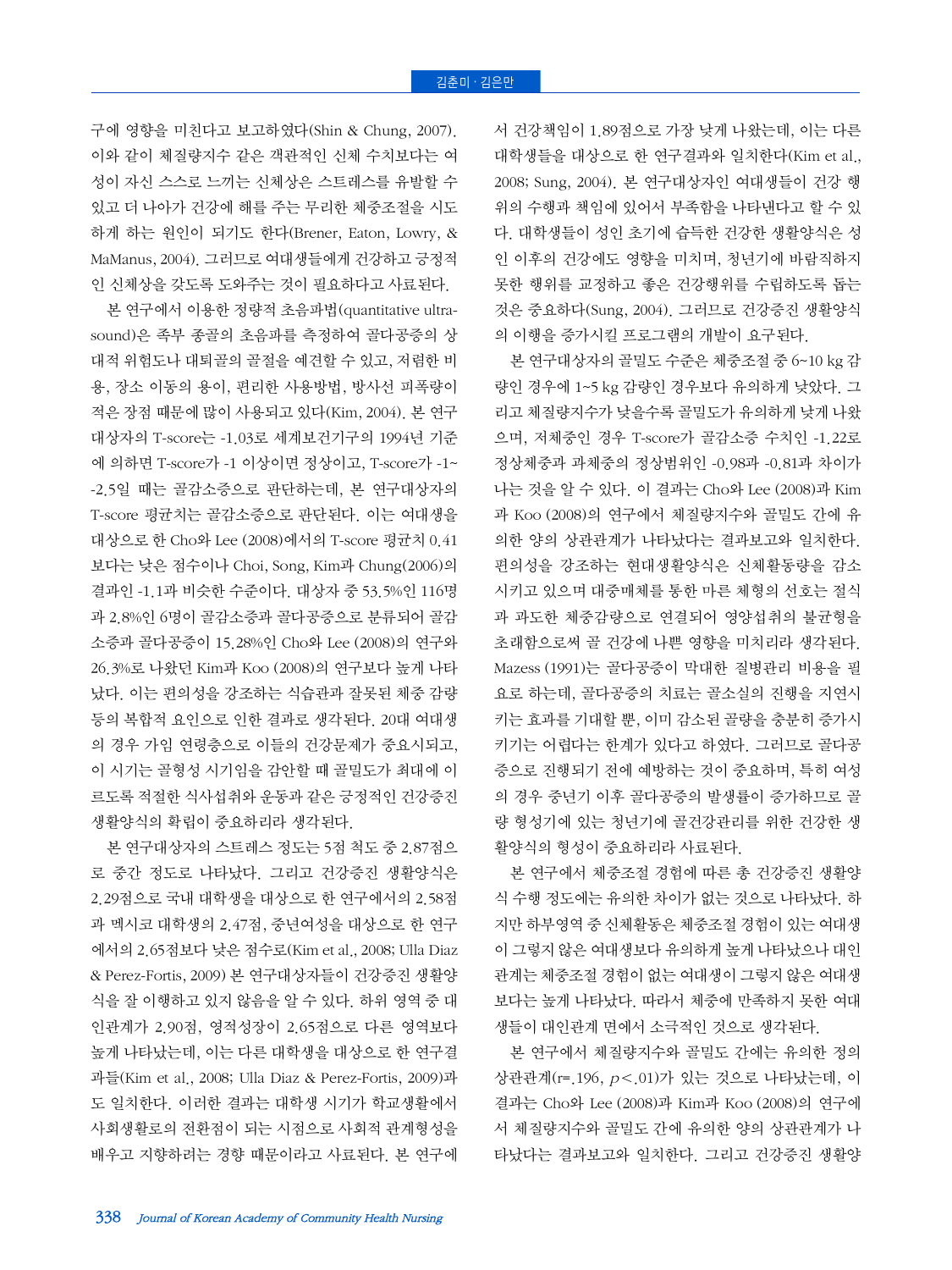식은 스트레스와 유의한 부의 상관관계(r=-.35, <sup>p</sup><.01)가 있는 것으로 나타났는데, 이는 Shin, Shin과 Kim (2005)의 연구결과와 일치한다. 대학생들은 새로운 분위기의 학업 방법, 새롭게 정립된 가치관, 불투명한 장래에 대한 불안 감, 새로운 대인관계와 같은 스트레스원이 쉽게 스트레스 를 유발하고, 이러한 스트레스에 잘 대응하지 못할 때 신체 및 정신·심리적인 문제를 야기할 수 있다. 또한 남학생보 다 여학생이 높은 스트레스 정도를 나타내는 것으로 나타 나고 있다(Sung & Chang, 2006). 스트레스는 건강증진 생 활양식에 부정적인 영향을 미치는 변수로 파악되는데, 여 대생을 대상으로 한 건강증진 프로그램의 개발 시 스트레 스 관리 부분을 포함시키는 것이 필요하다고 생각한다.

# 결론 및 제언

우리나라 여성의 평균 수명이 점차 높아지고 있는 시점 에서 20대 초반 여성인 여대생의 긍정적인 건강증진 행위 습관의 형성은 특히 중요하다고 생각한다. 본 연구결과 여 대생들은 그들의 객관적인 체중보다 더 비만하다고 생각하 여 체중조절을 시도하는데, 체격은 골밀도와 관계가 있어 운동과 균형적인 식이조절을 통한 체중조절이 아닌 건강의 해를 주는 무리한 체중조절은 여대생의 골건강에도 나쁜 영향을 미치게 된다. 그리고 스트레스가 건강증진 생활양 식에 부정적인 영향을 미치므로 스트레스 관리와 함께 긍 정적인 건강증진 습관 형성을 위한 건강증진 프로그램의 개발과 수행이 요구된다. 본 연구결과를 토대로 다음과 같 이 후속연구를 제안한다.

첫째, 여대생을 대상으로 골건강 증진을 위한 영양교육 과 운동 프로그램을 개발하고 시행하여 그 효과를 보는 후 속 연구가 필요하다.

둘째, 여대생의 스트레스 관리 프로그램의 수행 후 효과 를 보는 후속연구가 요구된다.

### **REFERENCES**

- Brener, N. D., Eaton, D. K., Lowry, R., & McManus, T. (2004). The association between weight perception and BMI among high school students. Obesity Research, <sup>12</sup>(11), 1866-1874.
- Chang, E. Y., Kim, J. S., & Shin, S. J. (2009). Health promotion lifestyle according to self-perception of obesity and objective status measured by bioelectric impedance analysis in

college women. Journal of Korean Academy of Nursing, 39(5), 693-699.

- Cho, D. S., & Lee, J. Y. (2008). Bone mineral density and factors affecting in female college students. Korean Journal of Women Health Nursing, 14(4), 297-305.
- Choi, S. N., Song, C. H., Kim, S. R., & Chung, N. Y. (2006). Bone density and related factors of university student in Seoul area. Korean Journal of Food Culture, <sup>21</sup>(6), 596- 605.
- Chon, M. Y., Kim, M. H., & Cho, C. M. (2002). Predictors of health promoting lifestyles in Korean undergraduate students. Journal of Korean Society for Health Education and Promotion, 19(2), 1-13.
- Cohen, S., Kamarck, T., & Mermelstein, R. (1983). A global measure of perceived stress. Journal of Health and Social Behavior, 24, 583-596.
- Kang, J., Kim, Y. Y., Kim, M., & Jung, D. (2009). A study on body attitude, body mass index, and perceived stress among women's college students. Journal of Korean Academy of Public Health Nursing, 23(2), 296-305.
- Kim, D. Y. (2004). Clinical application of bone mineral density measurement. Korean Journal of Nuclear Medicine, 38 (4), 275-281.
- Kim, H., Oh, E., Hyong, H., & Cho, E. (2008). A study on factors influencing health promotion lifestyle in college students. Journal of Korean Academy of Community Health Nursing, 19(3), 506-520.
- Kim, I. S., & Paik, Y. C. (2002). Relating factors influencing health promoting behavior of college women. Journal of the Korean Society of Maternal and Child Health, 6(2), 245-256.
- Kim, J. H. (1995). An effect of guided image applied to hemodialysis patients. Unpublished doctoral dissertation, Seoul National University, Seoul.
- Kim, M. H., & Kim, J. S. (2003). The relationship between body composition and bone density in college women. Journal of Korean Academy of Nursing, 33(3), 312-320.
- Kim, M. S., & Koo, J. O. (2008). Comparative analysis of food habits and bone density risk factors between normal and risk women living in Seoul area. Korean Journal of Community Nutrition, 13(1), 125-133.
- Kim, O. S., & Yoon, H. S. (2000). Factors associated with weight control behavior among high school females with normal body weight. Journal of Korean Academy of Nursing, 30(2), 391-401.
- Lazarus, R. S., & Folkman, S. (1984). Stress, appraisal and coping. New York: Springer Publishing Company.
- Lee, M. O. (2006). Factors related to bone-density among postmenopause women. Journal of Korean Academic Society of Nursing Education, <sup>12</sup>(2), 214-223.